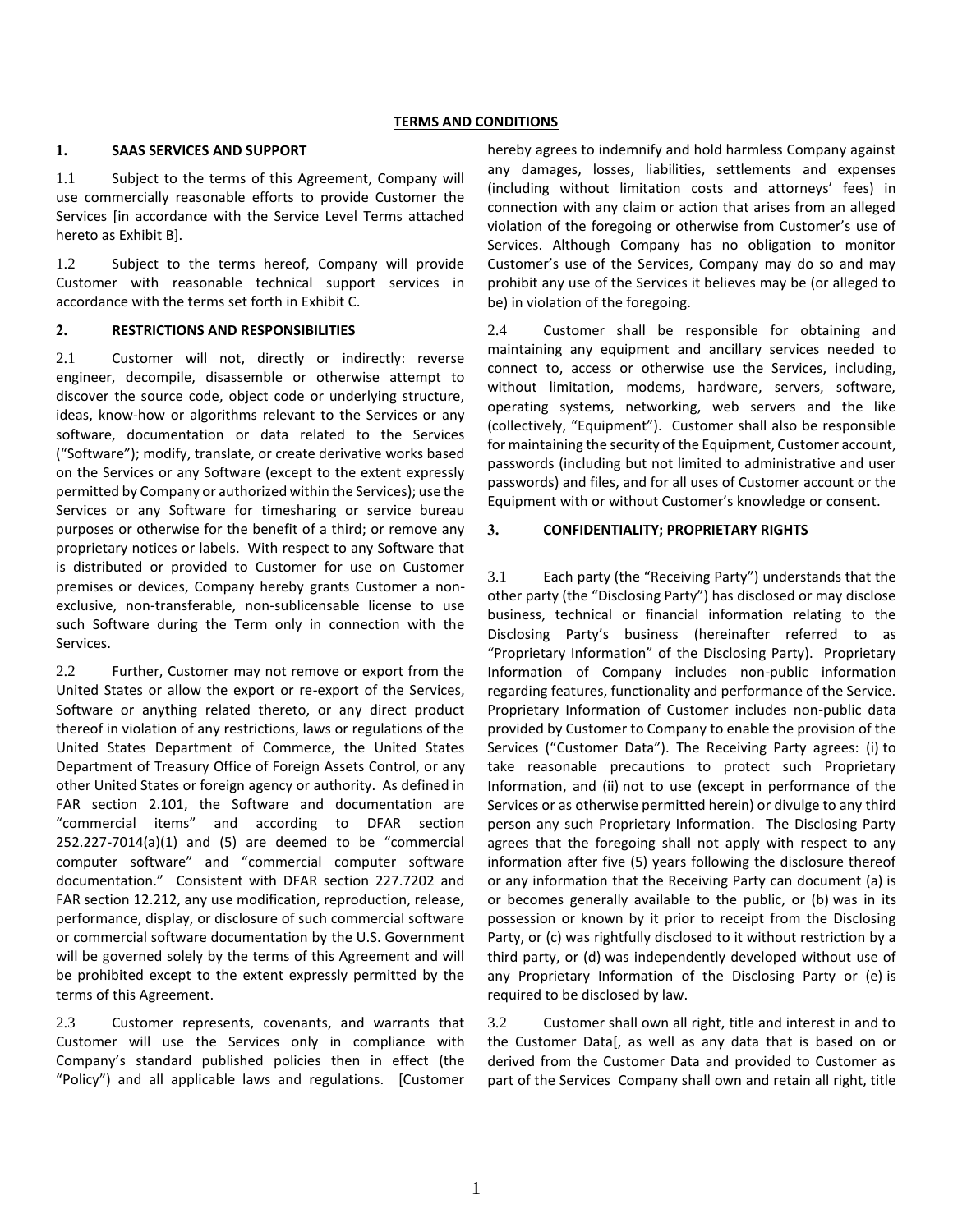and interest in and to (a) the Services and Software, all improvements, enhancements or modifications thereto, (b) any software, applications, inventions or other technology developed in connection with Implementation Services or support, and (c) all intellectual property rights related to any of the foregoing.

3.3 [Notwithstanding anything to the contrary, Company shall have the right collect and analyze data and other information relating to the provision, use and performance of various aspects of the Services and related systems and technologies (including, without limitation, information concerning Customer Data and data derived therefrom), and Company will be free (during and after the term hereof) to (i) use such information and data to improve and enhance the Services and for other development, diagnostic and corrective purposes in connection with the Services and other Company offerings, and (ii) disclose such data solely in aggregate or other de-identified form in connection with its business.] No rights or licenses are granted except as expressly set forth herein.

#### **4. PAYMENT OF FEES**

4.1 Customer will pay Company the then applicable fees described in the Order Form for the Services and Implementation Services in accordance with the terms therein (the "Fees"). If Customer's use of the Services exceeds the Service Capacity set forth on the Order Form or otherwise requires the payment of additional fees (per the terms of this Agreement), Customer shall be billed for such usage and Customer agrees to pay the additional fees in the manner provided herein. Company reserves the right to change the Fees or applicable charges and to institute new charges and Fees at the end of the Initial Service Term or then-current renewal term, upon thirty (30) days prior notice to Customer (which may be sent by email). If Customer believes that Company has billed Customer incorrectly, Customer must contact Company no later than 60 days after the closing date on the first billing statement in which the error or problem appeared, in order to receive an adjustment or credit. Inquiries should be directed to Company's customer support department.

4.2 Company may choose to bill through an invoice, in which case, full payment for invoices issued in any given month must be received by Company thirty (30) days after the mailing date of the invoice. Unpaid amounts are subject to a finance charge of 1.5% per month on any outstanding balance, or the maximum permitted by law, whichever is lower, plus all expenses of collection and may result in immediate termination of Service. Customer shall be responsible for all taxes associated with Services other than U.S. taxes based on Company's net income.

#### **5. TERM AND TERMINATION**

5.1 Subject to earlier termination as provided below, this Agreement is for the Initial Service Term as specified in the Order Form, and shall be automatically renewed for additional periods of the same duration as the Initial Service Term (collectively, the "Term"), unless either party requests termination at least thirty (30) days prior to the end of the then-current term.

5.2 In addition to any other remedies it may have, either party may also terminate this Agreement upon thirty (30) days' notice (or without notice in the case of nonpayment), if the other party materially breaches any of the terms or conditions of this Agreement. Customer will pay in full for the Services up to and including the last day on which the Services are provided. Upon any termination, Company will make all Customer Data available to Customer for electronic retrieval for a period of thirty (30) days, but thereafter Company may, but is not obligated to, delete stored Customer Data. All sections of this Agreement which by their nature should survive termination will survive termination, including, without limitation, accrued rights to payment, confidentiality obligations, warranty disclaimers, and limitations of liability.

#### **6. WARRANTY AND DISCLAIMER**

Company shall use reasonable efforts consistent with prevailing industry standards to maintain the Services in a manner which minimizes errors and interruptions in the Services and shall perform the Implementation Services in a professional and workmanlike manner. Services may be temporarily unavailable for scheduled maintenance or for unscheduled emergency maintenance, either by Company or by third-party providers, or because of other causes beyond Company's reasonable control, but Company shall use reasonable efforts to provide advance notice in writing or by e-mail of any scheduled service disruption. HOWEVER, COMPANY DOES NOT WARRANT THAT THE SERVICES WILL BE UNINTERRUPTED OR ERROR FREE; NOR DOES IT MAKE ANY WARRANTY AS TO THE RESULTS THAT MAY BE OBTAINED FROM USE OF THE SERVICES.EXCEPT AS EXPRESSLY SET FORTH IN THIS SECTION, THE SERVICES AND IMPLEMENTATION SERVICES ARE PROVIDED "AS IS" AND COMPANY DISCLAIMS ALL WARRANTIES, EXPRESS OR IMPLIED, INCLUDING, BUT NOT LIMITED TO, IMPLIED WARRANTIES OF MERCHANTABILITY AND FITNESS FOR A PARTICULAR PURPOSE AND NON-INFRINGEMENT.

## **7. INDEMNITY**

2 obligations do not apply with respect to portions or components Company shall hold Customer harmless from liability to third parties resulting from infringement by the Service of any United States patent or any copyright or misappropriation of any trade secret, provided Company is promptly notified of any and all threats, claims and proceedings related thereto and given reasonable assistance and the opportunity to assume sole control over defense and settlement; Company will not be responsible for any settlement it does not approve in writing. The foregoing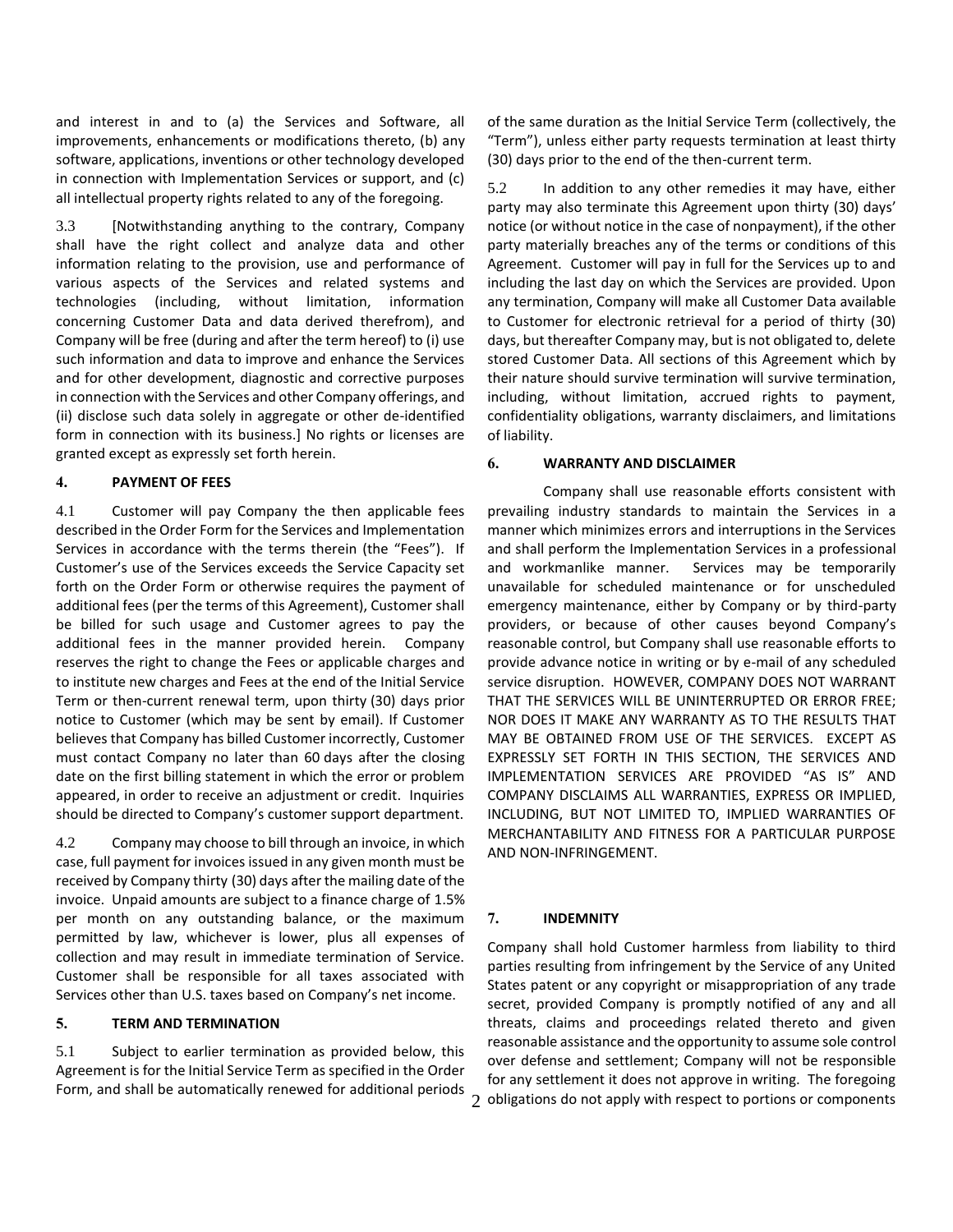of the Service (i) not supplied by Company, (ii) made in whole or in part in accordance with Customer specifications, (iii) that are modified after delivery by Company, (iv) combined with other products, processes or materials where the alleged infringement relates to such combination, (v) where Customer continues allegedly infringing activity after being notified thereof or after being informed of modifications that would have avoided the alleged infringement, or (vi) where Customer's use of the Service is not strictly in accordance with this Agreement. If, due to a claim of infringement, the Services are held by a court of competent jurisdiction to be or are believed by Company to be infringing, Company may, at its option and expense (a) replace or modify the Service to be non-infringing provided that such modification or replacement contains substantially similar features and functionality, (b) obtain for Customer a license to continue using the Service, or (c) if neither of the foregoing is commercially practicable, terminate this Agreement and Customer's rights hereunder and provide Customer a refund of any prepaid, unused fees for the Service.

## **8. LIMITATION OF LIABILITY**

NOTWITHSTANDING ANYTHING TO THE CONTRARY, EXCEPT FOR BODILY INJURY OF A PERSON, COMPANY AND ITS SUPPLIERS (INCLUDING BUT NOT LIMITED TO ALL EQUIPMENT AND TECHNOLOGY SUPPLIERS), OFFICERS, AFFILIATES, REPRESENTATIVES, CONTRACTORS AND EMPLOYEES SHALL NOT BE RESPONSIBLE OR LIABLE WITH RESPECT TO ANY SUBJECT MATTER OF THIS AGREEMENT OR TERMS AND CONDITIONS RELATED THERETO UNDER ANY CONTRACT, NEGLIGENCE, STRICT LIABILITY OR OTHER THEORY: (A) FOR ERROR OR INTERRUPTION OF USE OR FOR LOSS OR INACCURACY OR CORRUPTION OF DATA OR COST OF PROCUREMENT OF SUBSTITUTE GOODS, SERVICES OR TECHNOLOGY OR LOSS OF BUSINESS; (B) FOR ANY INDIRECT, EXEMPLARY, INCIDENTAL, SPECIAL OR CONSEQUENTIAL DAMAGES; (C) FOR ANY MATTER BEYOND COMPANY'S REASONABLE CONTROL; OR (D) FOR ANY AMOUNTS THAT, TOGETHER WITH AMOUNTS ASSOCIATED WITH ALL OTHER CLAIMS, EXCEED THE FEES PAID BY CUSTOMER TO COMPANY FOR THE SERVICES UNDER THIS AGREEMENT IN THE 12 MONTHS PRIOR TO THE ACT THAT GAVE RISE TO THE LIABILITY, IN EACH CASE, WHETHER OR NOT COMPANY HAS BEEN ADVISED OF THE POSSIBILITY OF SUCH DAMAGES.

#### **9. MISCELLANEOUS**

consent. Company may transfer and assign any of its rights and  $\frac{3}{3}$ If any provision of this Agreement is found to be unenforceable or invalid, that provision will be limited or eliminated to the minimum extent necessary so that this Agreement will otherwise remain in full force and effect and enforceable. This Agreement is not assignable, transferable or sublicensable by Customer except with Company's prior written

obligations under this Agreement without consent. This Agreement is the complete and exclusive statement of the mutual understanding of the parties and supersedes and cancels all previous written and oral agreements, communications and other understandings relating to the subject matter of this Agreement, and that all waivers and modifications must be in a writing signed by both parties, except as otherwise provided herein. No agency, partnership, joint venture, or employment is created as a result of this Agreement and Customer does not have any authority of any kind to bind Company in any respect whatsoever. In any action or proceeding to enforce rights under this Agreement, the prevailing party will be entitled to recover costs and attorneys' fees. All notices under this Agreement will be in writing and will be deemed to have been duly given when received, if personally delivered; when receipt is electronically confirmed, if transmitted by facsimile or e-mail; the day after it is sent, if sent for next day delivery by recognized overnight delivery service; and upon receipt, if sent by certified or registered mail, return receipt requested. Any dispute, difference, controversy or claim arising out of or in connection with this contract, including (but not limited to) any question regarding its existence, validity, interpretation, performance, discharge and applicable remedies, shall be subject to the exclusive jurisdiction of the Courts of the Dubai International Financial Centre ("the DIFC Courts"). [The parties shall work together in good faith to issue at least one mutually agreed upon press release within 90 days of the Effective Date, and Customer otherwise agrees to reasonably cooperate with Company to serve as a reference account upon request.]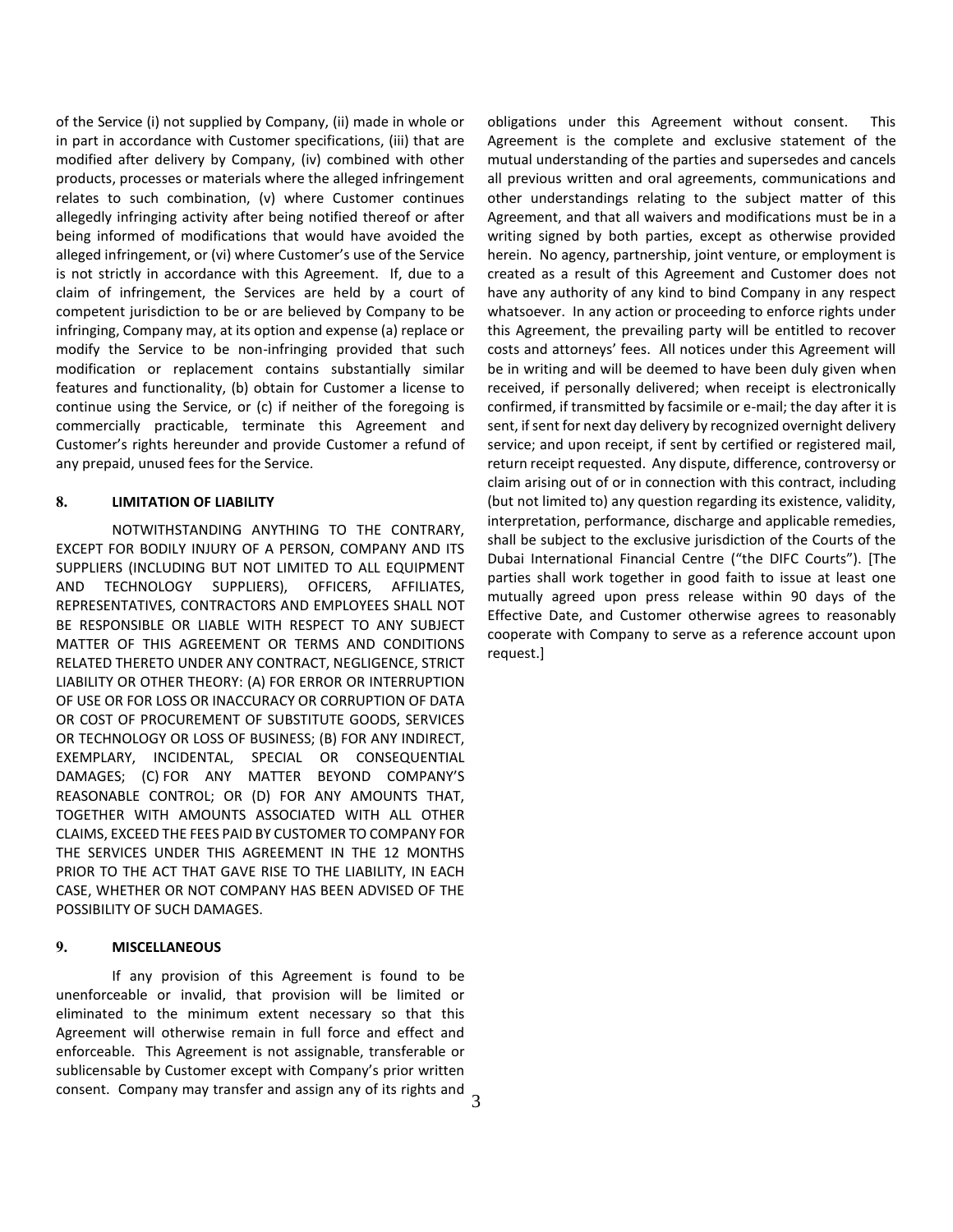# **EXHIBIT A**

## **Statement of Work**

*Examples of things to include in this section*

Bulk provisioning of user accounts Customer training (on site or via webinar) Providing documentation Custom development work (one-time) etc.